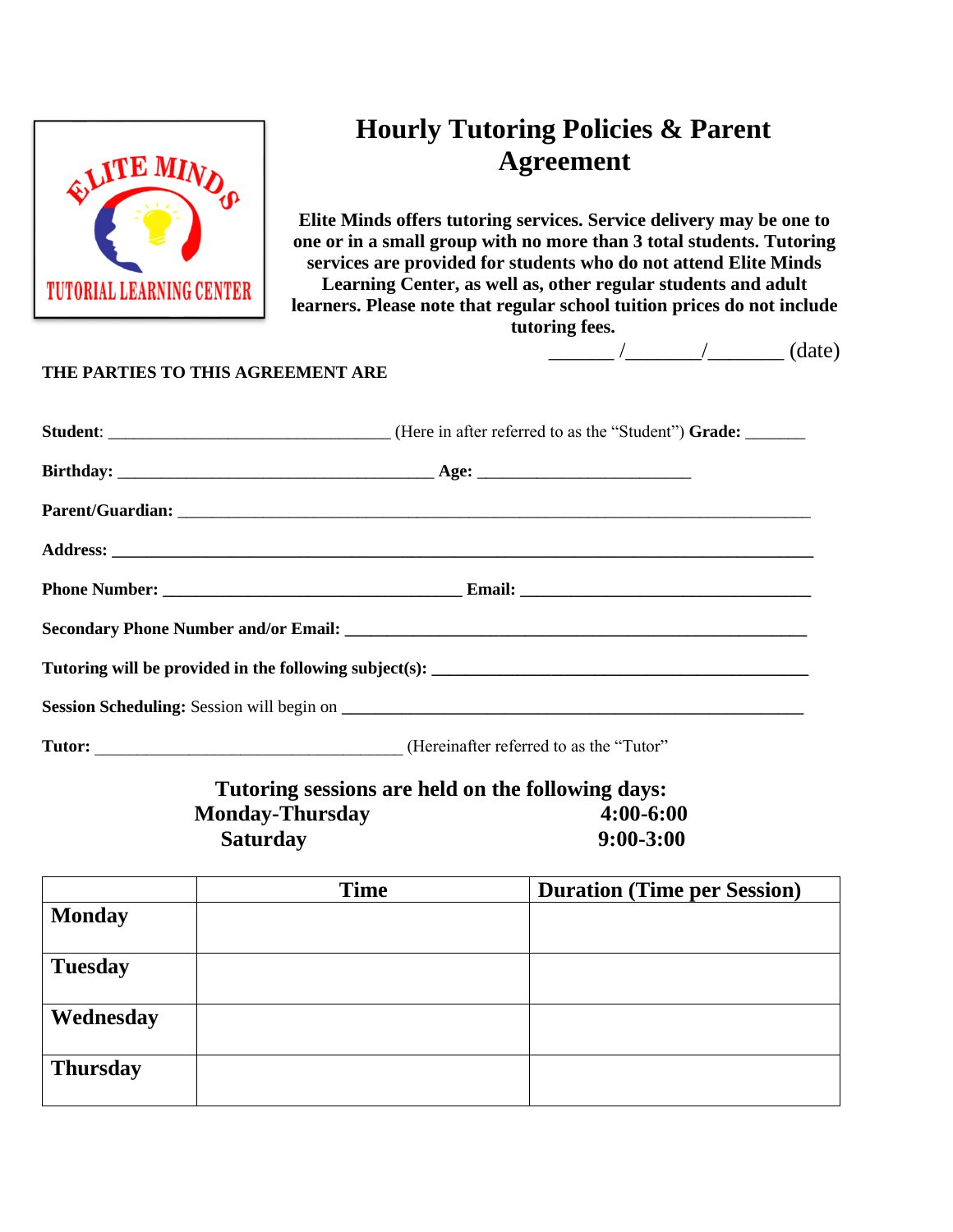| <b>Saturday</b> |  |
|-----------------|--|
|                 |  |

**Fees:**

**K-12 Learners: Annual Registration Fee: \$75.00 per tutorial student (Nonrefundable)**

- **One to One Tutoring Session (One Hour) - \$50.00 per hour**
- **Online Tutoring Session (available upon request) (one Hour) – 45.00 per hour**
	- **SAT/ACT/PSAT Test Preparation (available upon request) - \$60 per hour (unless special rates are provided)**

**Fees:**

**College Learners: Annual Registration Fee: \$100.00 per tutorial student (Nonrefundable)**

▪ **One to One Tutoring Session (One Hour) - \$55.00 per hour**

## **Additional Fees and Information**

**(College Group Sessions are available… Please check out the SAT/ACT Tab)**

### **Diagnostic Assessments/Instruction: \$40 per student, per test. (Non-refundable)**

**Diagnostic assessments are useful in determining the strength and needs in students. Reading and math diagnostic assessments will be administered as needed to determine your learner's needs. Upon completion an assessment, you will receive a report of the test results.** 

#### **Assessments:**

- **- DORA**
- **- Phonemic Awareness**
- **- ADAM**
- **- Pre-Algebra**
- **- Algebra**

### **Example Expectations of services:**

**If your child's chosen session is for two hours, that session includes 115 minutes tutoring and 5 minutes to check in/check out. Please NOTE, I'm not able to serve your beyond their scheduled chosen time, due to high volume of learners I am serving.** 

**LATE ARRIVAL:**